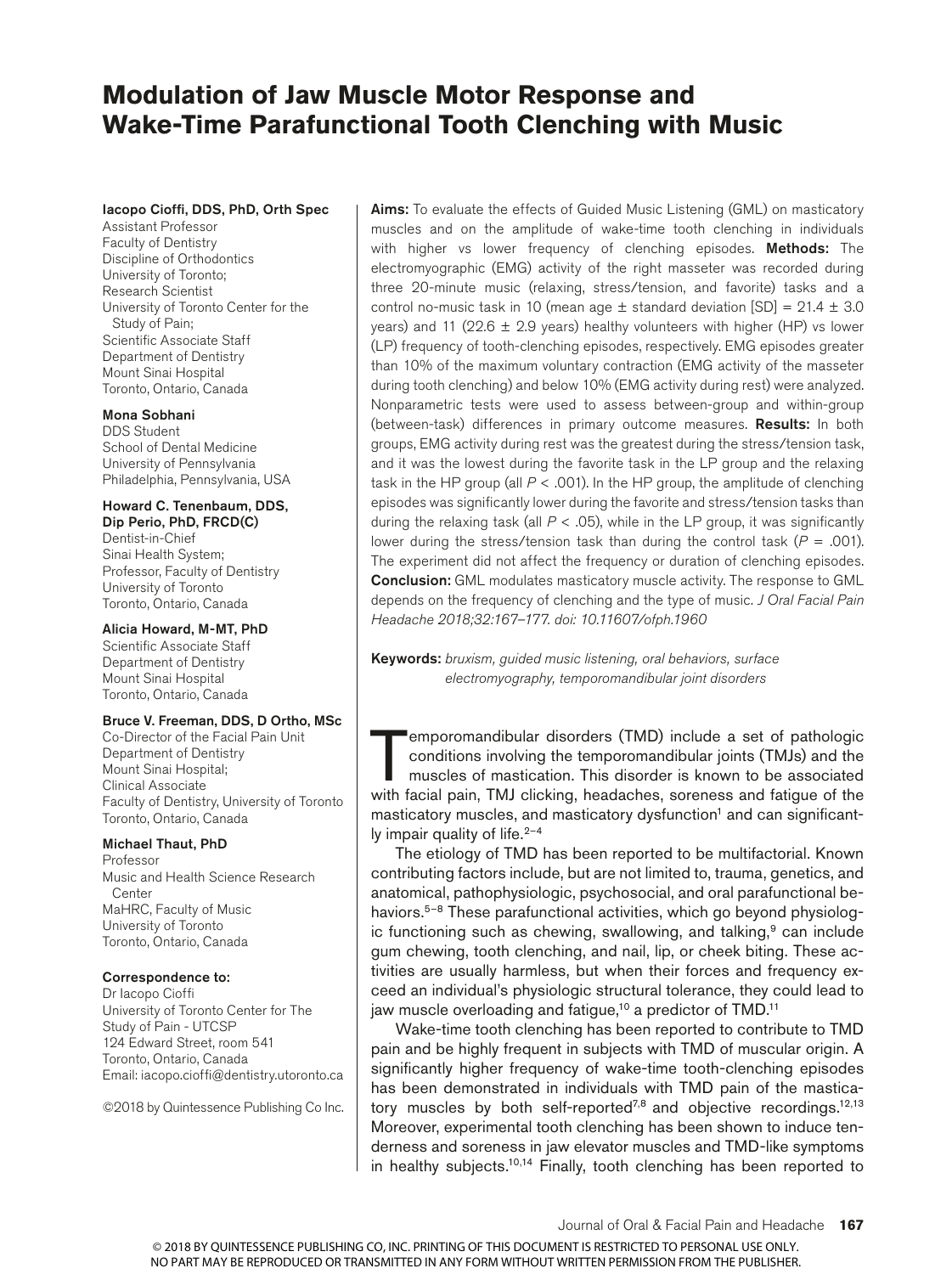lead to tooth wear in both young and adult individuals.15,16 The contribution of psychological factors to this oral parafunction has been mostly verified,<sup>17</sup> given that the frequency of tooth clenching correlates positively with psychological distress and anxiety.18–21

Guided music listening (GML) is based on models of mood mediation and attention modulation and is a highly accepted intervention aimed at reducing pain by modulating stress and anxiety in individuals suffering from chronic pain conditions.<sup>22,23</sup> Listening to music can positively impact the levels of psychological distress and anxiety, $2,24$  which are known to be increased in people reporting frequent waketime tooth-clenching episodes.<sup>13,18-21</sup> In addition, it has been shown that listening to music modulates corticospinal excitability and affects motor nerve response.<sup>25</sup> The effect on the motor cortex is dependent on musical groove, which is a musical quality that can induce movement in a listener.<sup>26</sup> Therefore, music with different tempos and styles may be used to either increase muscle activity or promote muscle relaxation, thus making GML a potential tool for modulating jaw muscle activity in individuals with TMD.

Parafunctional tooth clenching is likely to occur more frequently in individuals with high levels of stress and anxiety and is related to concentration and increased attention and focus.<sup>27</sup> Therefore, it could be conceivable that listening to selected music pieces (that is, those that may be able to reduce stress and anxiety and/or those promoting distraction) could decrease the activity of the masticatory muscles, thereby affecting parafunctional tooth clenching.

This study aimed to evaluate the effects of GML on masticatory muscles and on the amplitude of wake-time tooth clenching in individuals with higher vs lower frequency of clenching episodes. It was hypothesized that GML modulates masticatory muscle activity and that the response to GML depends on the frequency of wake-time clenching; more specifically, since GML is known to reduce stress and anxiety, $22,23$  it was hypothesized that the effect of GML on the amplitude of parafunctional tooth clenching would be greater in individuals with a higher frequency of wake-time clenching episodes (as these individuals generally have an anxious personality disposition compared to people with a lower frequency of these activities<sup>17,20</sup>).

## **Materials and Methods**

#### **Study Sample**

A total of 92 students at the University of Toronto reporting no pain in the cheeks or temples in the last 30 days were invited to complete the Oral Behavior Checklist (OBC), which includes 21 items assessing self-reported awareness and frequency of waking-state oral parafunctions. The reliability and validity of the OBC in detecting waking-state oral parafunctions have been previously demonstrated.<sup>9,28</sup> The students were asked to report the daily frequency for each oral parafunction listed in the questionnaire by choosing among the following options: none of the time, a little of the time, some of the time, most of the time, and all of the time. Each answer was scored from 0 to 4. The scores corresponding to the OBC items 3, 4, 5, 10, 12, and 13 (ie, grinding teeth together during waking hours; clenching teeth together during waking hours; pressing, touching, or holding teeth together other than eating; biting, chewing, or playing with tongue, cheeks, or lips; holding between the teeth or biting objects such as hair, pipe, pencils, pens, fingers, etc, using chewing gum) were summed into a total OBC6 score and the frequencies were tabulated in order to select two study groups: a high parafunctional (HP;  $\geq$  80th percentile) group and a low parafunctional (LP;  $\leq$  20th percentile) group. The rationale for using only these items was that these oral behaviors are characterized by pressing against soft tissues, objects, or teeth, whereas the other constructs included in the OBC do not.<sup>13</sup>

A clinical examination was performed according to the Diagnostic Criteria for TMD (DC/TMD).29 Exclusion criteria included wearing extended dental fixed prostheses (≥ three teeth); ongoing orthodontic (fixed or removable) or dental treatment; neurologic disorders; habitual intake of drugs affecting the central nervous system (CNS) or the activity of masticatory muscles; current orofacial pain and/or TMD pain; and refusal to participate in the study.

The final study sample included 10 healthy volunteers (8 females, 2 males; mean age ± standard deviation  $[SD] = 21.4 \pm 3.0$  years) with OBC6 scores  $\geq$  80th percentile of the score distribution (OBC6 ≥ 9; mean OBC6  $±$  SD = 12.4  $±$  3.6 ) in the HP group and 11 healthy volunteers (9 females, 2 males; mean age  $\pm$  SD = 22.6  $\pm$  2.9 years) with OBC6 scores ≤ 20th percentile (OBC6 ≤ 3; mean OBC6  $\pm$  SD = 1.9  $\pm$  0.9) in the LP group.

After recruitment, all subjects were asked to complete the State-Trait Anxiety Inventory<sup>30</sup> (STAI) and the Somatosensory Amplification Scale<sup>31</sup> (SSAS). Trait anxiety is the tendency to report negative emotions such as worries and anxiety.<sup>30</sup> Somatosensory amplification is the tendency to perceive a given somatic sensation (including acoustic stimuli) as intense, noxious, and disturbing.<sup>31</sup> Trait and state anxiety were measured because of their documented effects on jaw muscle activity,<sup>13</sup> while somatosensory amplification was measured because it may account for an altered response to auditory stimuli.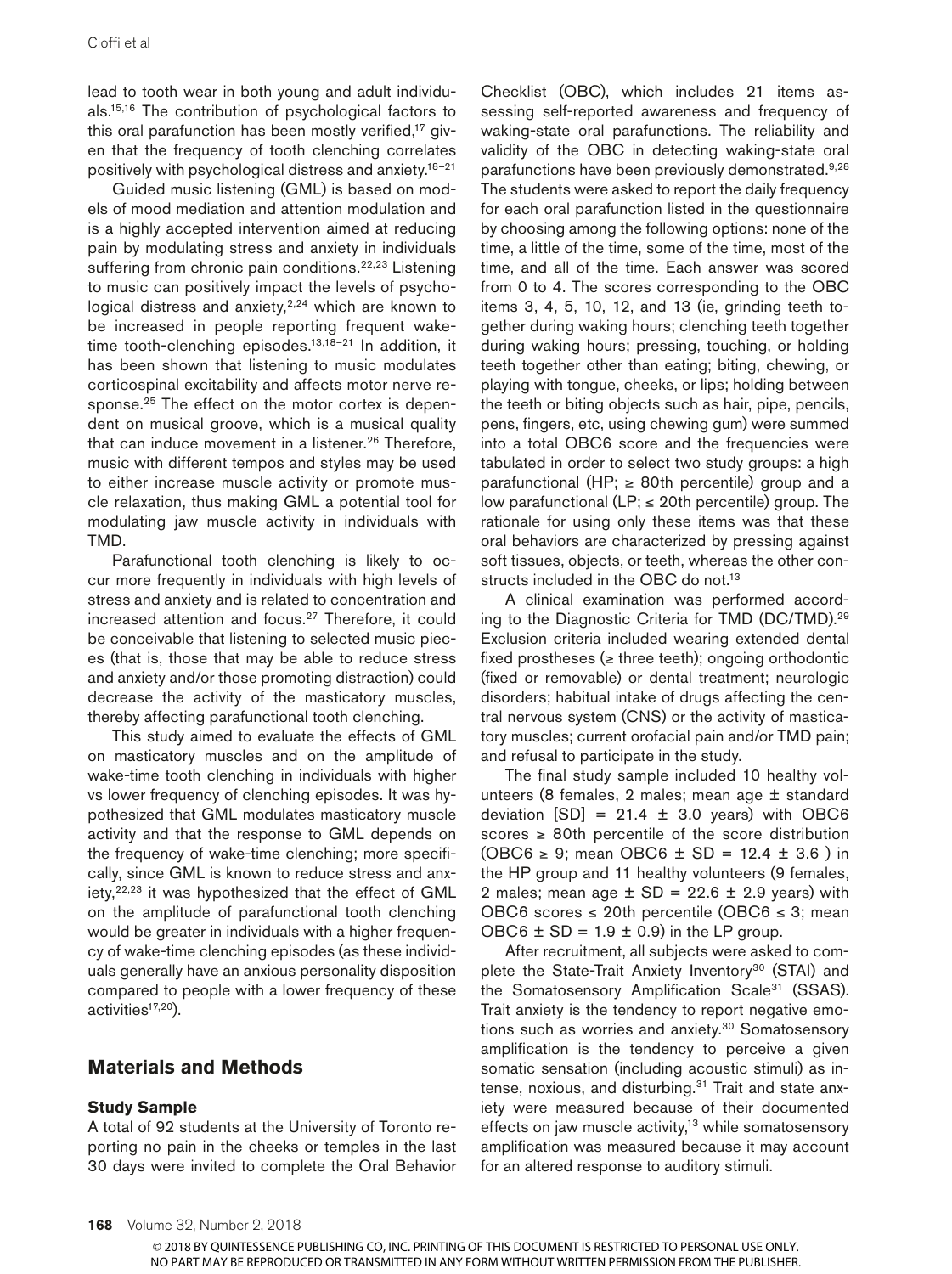This study was reviewed by the Research Committee at the Faculty of Dentistry, University of Toronto for scientific merit and approved by the Local Research Ethics Board (protocol #33029). Each subject was informed that the aim of the study was to measure the effects of music on the activity of chewing muscles and that they were recruited because they were healthy subjects reporting either a higher or a lower frequency of wake-time tooth-clenching episodes. Informed consent was obtained from all subjects. Participants were compensated with a gift card valued at 50 Canadian dollars after the experiments.

#### **Pressure Pain Thresholds**

Pressure pain thresholds<sup>32</sup> (PPTs) were collected to evaluate subjects' sensitivity to pressure stimuli and jaw muscle tenderness, which could affect electromyographic (EMG) recordings, and to check whether the study groups were similar at baseline. A digital algometer (Medoc) equipped with a 1-cm<sup>2</sup> rubber tip was used to measure PPTs before the experimental tasks, as done previously.13

The algometer was positioned perpendicular to the skin, and the pressure was increased at a rate of 20 kPa/second by using visual feedback provided by the software. The PPT was defined as the pressure measurement at which the stimulus produced pain.32 Each subject was able to determine the PPT by pressing a button on a joystick, which stored the current pressure value in the software. All subjects received instructions before the test and were told to keep the jaw muscles relaxed and to not look at the screen. PPTs were assessed by a single examiner (M.S.) who was blinded to the allocation of subjects to groups. All measurements were collected at both trigeminal and extratrigeminal locations (superficial masseter, anterior temporalis, and thenar muscle) on both the right and left sides. For the superficial masseter, the measurements were collected midway between the origin and insertion and 1 cm posterior to its anterior limit; for the anterior temporalis, the measurement site was situated on the line connecting the top edge of the eyebrow to the most cranial point of the pinna of the ear, behind the anterior margin of the muscle as determined by palpation. Finally, measurements were collected on the thenar eminence on the palmar side. The measurements were repeated four times for each muscle with 1-minute intervals between the measurements. The order of trials was randomized. All subjects faced a black panel during the assessments.

#### **Surface Electromyography**

A wireless device (BTS TMJoint) was used to record the EMG activity of the right masseter muscle. The probe was placed along a line going from the mandibular angle to the canthus approximately 20 mm above the mandibular angle, $33$  and recording was started about 5 minutes later. The weight of the probe was approximately 20 g. The signal was sampled at 1,024 Hz. A hardware filter was used (bandpass 10–500 Hz). Before placing the electrodes (24-mm diameter, Covidien Kendall, Medtronic), the skin was cleaned with a gel (Nuprep, Weaver and Company) to diminish impedance.

Before starting the experimental tasks, subjects were asked to clench as hard as possible and to maintain the same level of force for 3 seconds to record the maximum voluntary contraction (MVC) in intercuspal position. This test was repeated three consecutive times with 5-second intervals. A trial was performed to assess the correct placement of the electrodes before starting the definitive recordings. Finally, each subject was asked to swallow twice and to touch the EMG probe to check whether it was functioning properly. This test lasted approximately 2 minutes.

The EMG signal of the right masseter was recorded over four 20-minute tasks (see experimental protocol) for a total duration of 80 minutes. The raw EMG signals were processed. Root mean square (RMS) values were computed, and the mean RMS value of the three MVC tests was used to calculate EMG activity periods greater than 10% (AP10) of the MVC.13 All AP10 episodes were identified via a software program (OTBiolab, OT Biolettronica).

#### **Experimental Protocol**

The experimental procedures were completed in a silent and temperature-controlled room. Subjects sat with their head unsupported with a natural upright posture. Before the experimental phase, they were asked to switch off their mobile phones. Participants were instructed not to speak to the operator, touch the electrodes, shake their head/shoulders/hands, cross their legs, or chew gum/candies during the whole experimental recording session. They were also informed to avoid coffee and energy drinks for at least 3 hours before taking part in the experiment.

The experimental phase was composed of four tasks (20-minute duration each), during which the EMG activity of the right masseter was recorded while the subject was reading a gossip magazine (control task); listening to a favorite music playlist (ie, the music they usually listen to and like [favorite music task]); listening to harmonic and consonant music with a slow tempo (relaxing music task); and highly dissonant, atonal, and rhythmically unstable music (stress/tension music task) in a random order (Fig 1). Randomization was performed by using a custom-made Java Script. Subjects were also told not to worry about the jaw and only to focus on music or reading.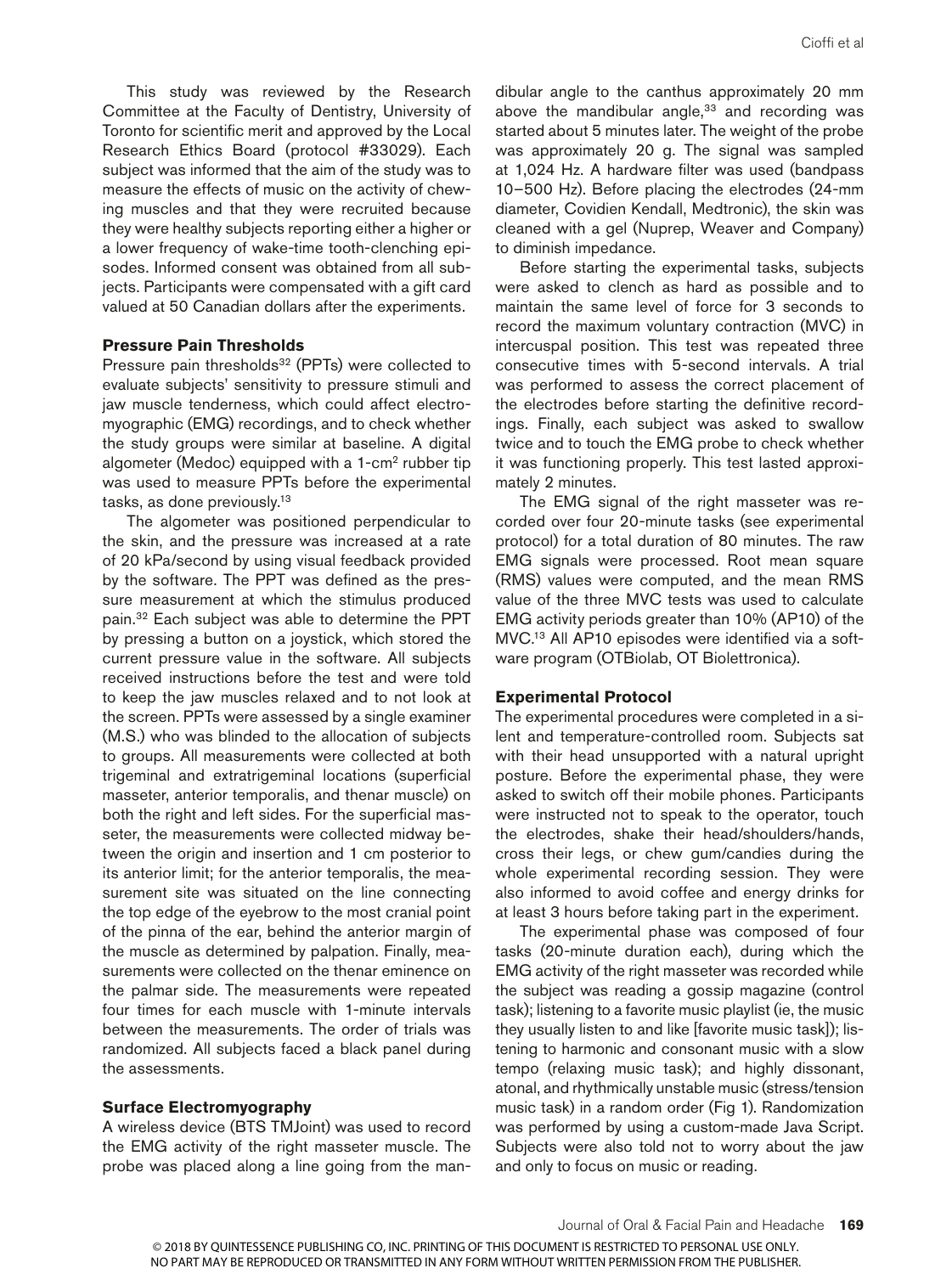

The music playlists to be played during the actual experiment were selected after a music pretest session. After each experimental task, each subject was invited to report the perceived stress/relaxation by using two visual analog scales (VAS) of 0 to 100 mm where the endpoints corresponded to "no stress" and "maximum stress" and to "no relaxation" and "maximum relaxation." They were also asked to rate the music on three VAS (100 mm) in regard to *(1)* physical activation (right endpoint: highly physically activating, left endpoint: not activating at all); *(2)* pleasure intensity (right endpoint: very pleasurable, left endpoint: not pleasurable at all); and *(3)* associations (right endpoint: many memories, pictures, etc triggered by music, left endpoint: no associations at all). These measurements were collected to verify that GML was indeed able to affect relaxation, stress, and mood changes in the research participants. All subjects were asked to use their earphones to have the best listening experience and to avoid discomfort from having new earbuds.

An examiner (M.S.) delivered standardized instructions before each experimental task and monitored the subjects throughout the experiment. This examiner was blinded to the subjects' allocation to groups.

#### **Music Pretest**

Before the experimental tasks, three pretest sessions were performed to build the music playlists to be played during the actual experiment. The music volume was set by subjects at the start of the session via a remote control (for both the music pretest and the actual experiment, subjects used their earphones).

For the favorite music pretest session, subjects were asked to bring 20 minutes of their favorite music on their mobile phone. The operator (M.S.) set the music player on shuffle mode. After listening to a 5-minute excerpt from their list, subjects were asked to rate music on three 100-mm VAS in regard to *(1)* physical activation (right endpoint: highly physically activating, left endpoint: not activating at all); *(2)* pleasure intensity (right endpoint: very pleasurable, left endpoint: not pleasurable at all); and *(3)* associations (right endpoint: many memories, pictures, etc, left endpoint: no associations at all). This pretest served to confirm that the music playlist that each subject brought in was indeed the subject's favorite.

During the relaxing music pretest session, the subjects listened to a list preselected by the same experimenter of 12 excerpts (1 minute each) of instrumental music from four different genres (classical, rock, pop, and new age, with three excerpts for each genre) and were asked to rate all of them on a 100-mm VAS (right endpoint: no relaxation, left endpoint: maximum relaxation). An overall score for each music genre was computed by summing the scores of the three music excerpts. The two pieces with the highest ratings within the top-ranked genre served as a model for selection by the experimenter (A.H.) of the relaxing pieces to be played during the actual experiment (relaxing music task). The music playlist to be played during the relaxing music task included pieces with the same genre, similar slow tempo range, and harmonic tonality to those rated by the subjects as the two most relaxing during the pretest.

During the stress/tension music pretest, the subjects listened to 12 excerpts (1 minute each) preselected by the same experimenter characterized by being highly dissonant, atonal, and rhythmically unstable and were asked to rate the excerpts on a 0- to 100-mm VAS on which the endpoints corresponded to no stress and maximum stress, respectively. As in the relaxing music pretest, the music pieces belonged to four different genres (classical, rock, pop, new age) with three excerpts for each genre, and the two pieces with the highest ratings within the top-ranked genre (ie, maximum stress) served as a model for the selection of the stress-inducing pieces to be played during the actual experiment (stress/tension music task).

Hence, during the actual experiment, the subjects listened to their music only in the favorite music task. During the other experimental tasks (relaxing and stress/tension music tasks), the subjects listened to new music; however, this music had been selected according to their genre/style ratings.

#### **Data Analyses**

The primary outcome measures of this study were: the EMG amplitude, duration, and frequency of AP10 episodes and the EMG amplitude of the activity of the masseter during rest. Secondary outcome measures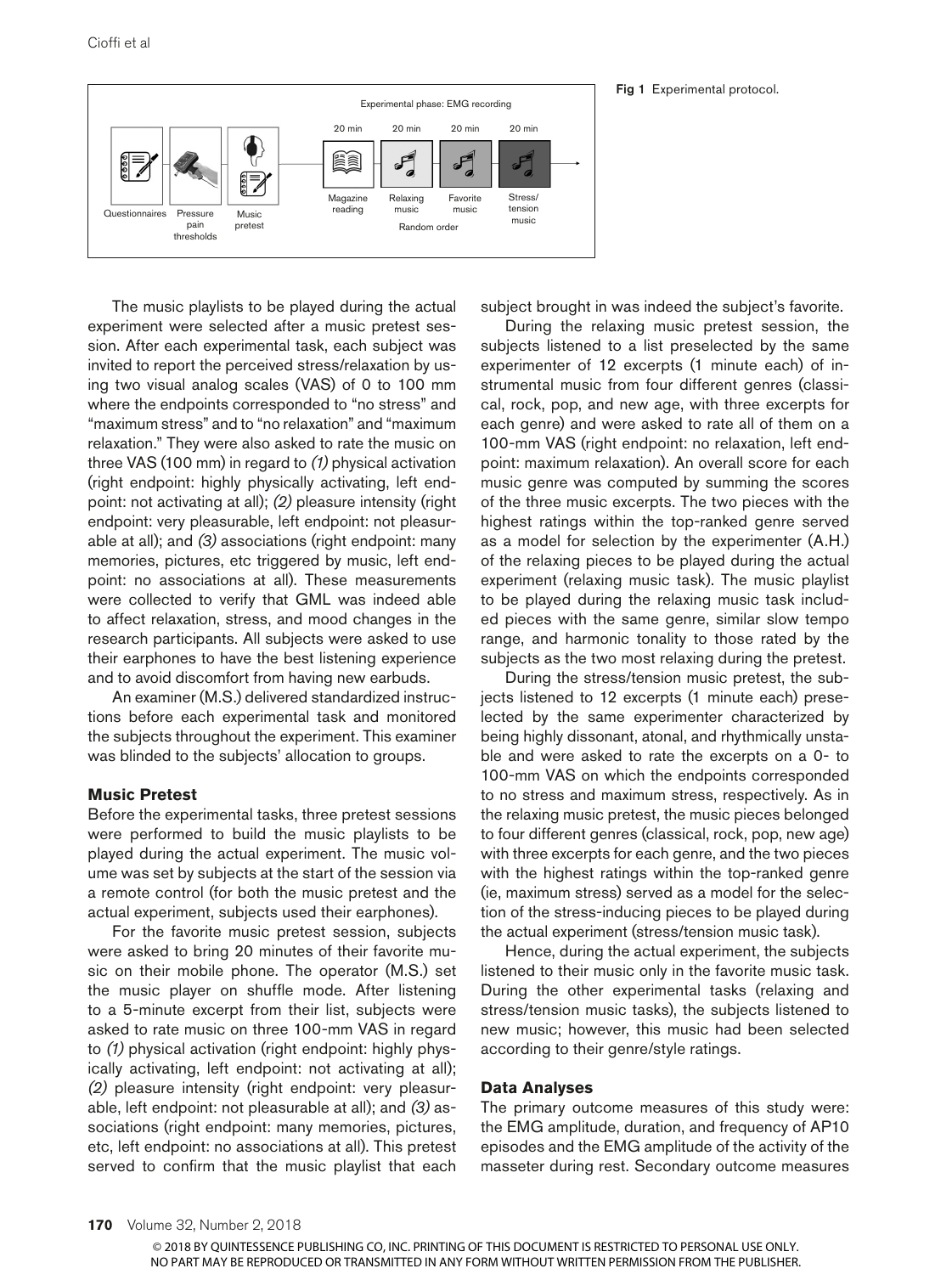

Fig 2 Mean pressure pain threshold (PPT) values (KPa) measured in both groups before the experimental tasks (data pooled from right and left locations). Light gray = low parafunctional group; dark gray = high parafunctional group. The error bars indicate standard deviations.

were: Psychophysical measurements (STAI, SSAS, and PPTs) and VAS ratings (0 to 100 mm) for relaxation and stress, physical activation, associations, and pleasure intensity during the experimental music tasks. Secondary outcome measures were analyzed to check whether study groups were similar at baseline for psychophysical characteristics, which are known to affect EMG data,<sup>13</sup> and to verify that GML was indeed able to affect relaxation, stress, and mood changes in the subjects.

The mean MVC was computed by averaging the RMS peaks of the three trials performed by the subjects before the experimental tasks. This value was scaled to 100% and was used to normalize the EMG signal throughout the experiment. All EMG data entries greater than 10% MVC were identified and classified as parafunctional activities in the dataset (AP10), while the EMG signals below 10% MVC were used to analyze the activity of the masseter during rest. One investigator (M.S.) continuously monitored the subjects and noted activities that could be sources of EMG artifacts (eg, coughing, scratching, touching electrodes, yawning, talking, etc). These episodes were deleted from the EMG data during postprocessing. AP10 episodes were counted, and the durations of the single episodes were measured. The duration of all AP10 episodes was summed in each task to compute the cumulative duration of AP10 episodes.

Before the effect of GML on the primary outcome measures was analyzed, between-group differences in STAI scores, SSAS, and PPTs were tested with independent sample *t* tests. The mean PPT of the three trials obtained at each PPT location was calculated after the first measurement was discarded. A paired *t* test was used to assess differences between the right and left sides in both the study groups. Since



Fig 3 Mean scores for state anxiety, trait anxiety, and somatosensory amplification measured in both groups before the experimental tasks. Light gray = low parafunctional group; dark gray = high parafunctional group. The error bars indicate standard deviations.

no between-side differences were detected, data were pooled. Also, since PPTs, trait anxiety, and somatosensory amplification did not differ between the study groups, it was decided not to include these variables as potential confounders in the statistical models used to measure the effect of GML on the primary outcome measures.

Kolmogorov-Smirnov and Shapiro-Wilk tests were used to verify the normality of EMG data and VAS ratings collected during the experimental tasks. Nonparametric tests (Kruskal-Wallis and Mann-Whitney) were used to assess between-group and within-group (between-task) differences in primary outcome measures. Multivariate analysis of variance (MANOVA) was used to test the effect of GML on VAS ratings for relaxation and stress, physical activation, associations, and pleasure intensity determined by the experimental music tasks by using transformed data.34 The Bonferroni method was used to adjust for multiple comparisons.

Statistical significance was set at *P* < .05. SPSS software version 24 (IBM) was used for the statistical analysis. The allocation of subjects to groups was masked in the final dataset; thus, the operator performing the analyses (I.C.) was blinded.

## **Results**

#### **PPTs and Questionnaires**

Descriptive statistics and comparisons between groups for PPTs are reported in Fig 2. No significant PPT differences were found for any muscle location (all *P* > .05), and no significant differences between groups were found in STAI or SSAS scores (all *P* > .05, Fig 3).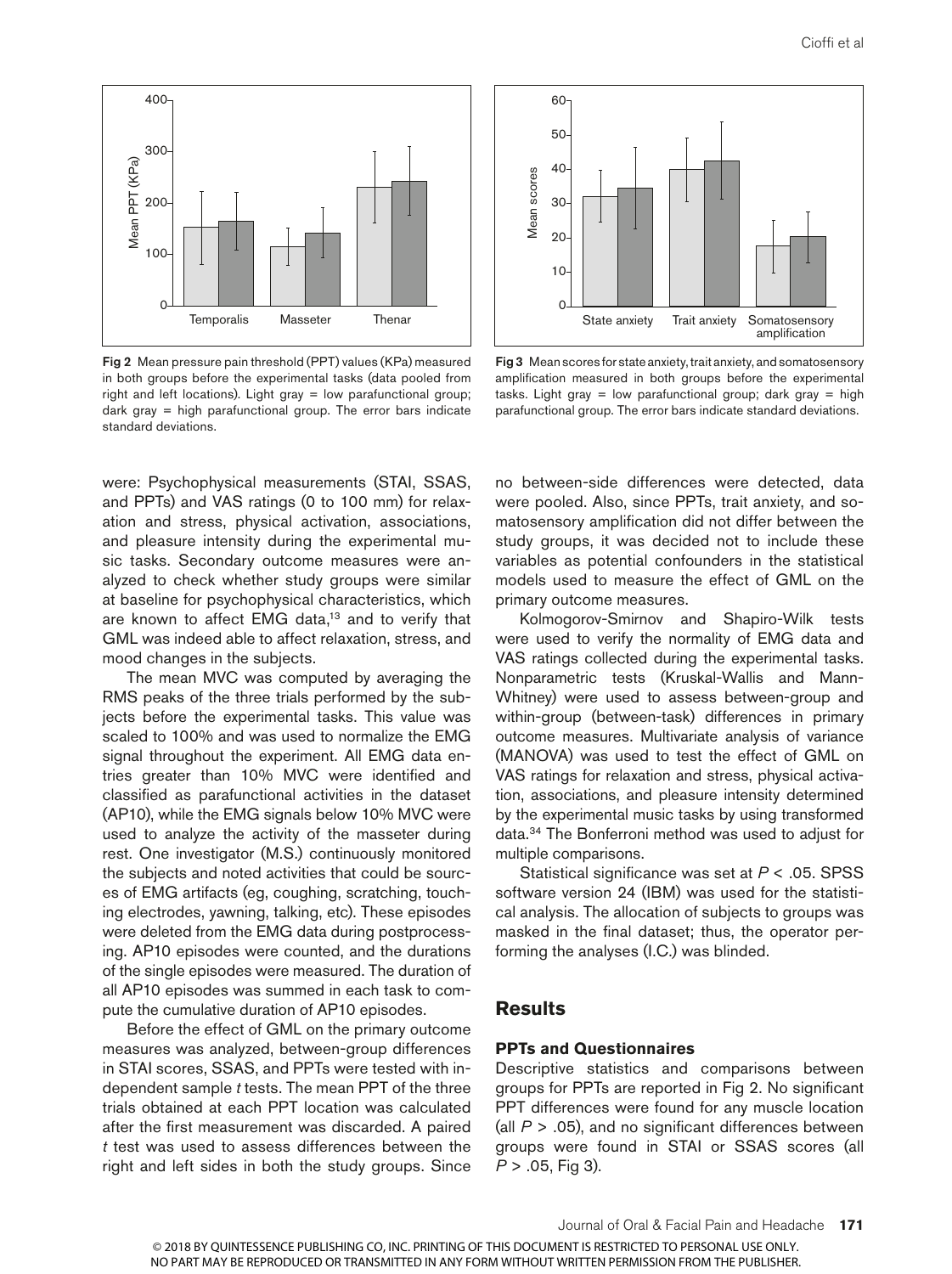

Fig 5 Visual analog scale (VAS) ratings (0 to 100 mm) for physical activation, associations, and pleasure intensity during the experimental music tasks. Light gray = low parafunctional group; dark gray = high parafunctional group. \**P* < .05. \*\**P* < .005. \*\*\**P* < .001.

#### **Music Selection and VAS Ratings**

During the relaxing music task, seven people in the HP group listened to new-age music and three to classical. In the LP group, five people listened to new-age music, four to classical music, and two to pop music. During the stress/tension music task, seven people in the HP group listened to rock music and three to classical music. Eight people in the LP group listened to rock music, two to classical music, and one to new-age music.

The VAS ratings for each of the music tasks differed significantly across the experimental conditions (F [5, 51] = 11.22,  $P < .001$ , Wilk's  $\Lambda = 0.227$ , partial  $\eta^2$  = .520). A significant interaction between group and experimental task was found  $(F [10, 102] =$ 2.15, *P* = .027, Wilk's  $\Lambda$  = 0.682, partial  $\eta^2$  = .174). Between-group and within-group (between-task) post hoc comparisons are reported in Figs 4 and 5.

For both HP and LP individuals, the levels of stress were greater during the stress/tension music task than during the other music tasks (all *P* < .05).

In the HP group, the amount of relaxation was greater during the favorite and relaxing tasks than the stress/tension music task (all *P* < .05). No differences were found between the relaxing and favorite music tasks.

In the LP group, the amount of relaxation was greater during the favorite and relaxing tasks than the stress/tension task (all *P* < .05). Also, it was greater during the favorite than the relaxing task ( $P < .05$ ).

In both the HP and LP groups, pleasure intensity was greater during the favorite than the other music tasks (all P < .05). No differences were found between groups.

Physical activation was greater during the favorite music task than the relaxing music task only in the HP group (*P* < .05). No differences were found between groups. The amount of associations triggered by music were greater during the favorite than the stress/ tension music tasks for both groups (all *P* < .05) and during the relaxing task than the stress task for the HP group (*P* < .05).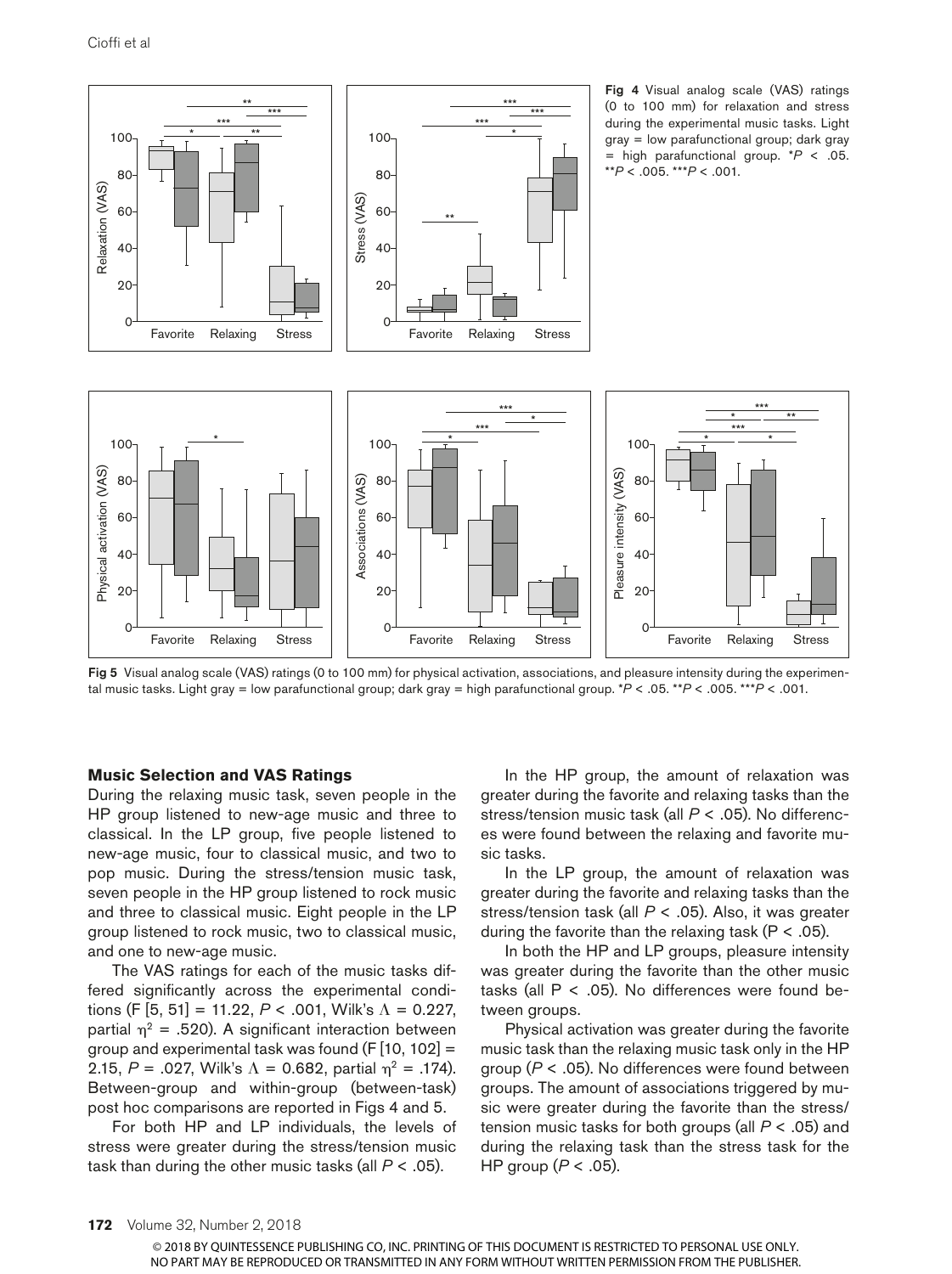

Fig 6 Median electromyographic (EMG) amplitude of masseter activity during rest during the experimental tasks. Error bars indicate 95% confidence intervals. MVC = maximum voluntary contraction; light gray = low parafunctional group; dark gray = high parafunctional group. All within-group (between-task) pairwise comparisons were statistically significant (all \*\*\**P* < .001).

#### **Effect of GML on Muscle Activity**

In the HP group, the EMG amplitude of the masseter muscle activity during rest significantly changed across the experimental tasks  $(\chi^2$  [3] = 339.01, *P* < .001) and increased from the control task to the stress/tension task (in the ascending order: control, relaxing, favorite, stress/tension; all *P* < .001). This was also the case for the LP group  $(\chi^2 [3] = 363.20,$ *P* < .001, ascending order: control, favorite, relaxing, stress/tension; all *P* < .001). Between-group and within-group differences are reported in Fig 6. Although these differences were statistically significant, the clinical relevance seems to be limited, as these values were below 1% MVC.

In both the HP and LP groups, the EMG amplitude of AP10 episodes was significantly affected by the experimental task (HP:  $\chi^2$  [3] = 12.78, P = .005; LP:  $\chi^2$  [3] = 14.89, P = .002). Between-group and within-group differences are reported in Fig 7. In the HP group, the amplitude of the AP10 episodes was significantly lower in the favorite task as compared to the relaxing task  $(P = .007)$  and in the stress/tension task as compared to the relaxing task (*P* = .013). The difference was about 7% MVC, which was approximately 25% of the EMG amplitude of the parafunctional clenching episodes measured in the control session. No statistically significant differences between the control (no-music) session and the other music conditions were found in the HP group. In the LP group, stress/tension music induced a statistically significant decrease of the EMG amplitude of AP10 episodes as compared to the control session  $(P = .002)$ . The difference between the conditions amounted to 6% MVC, which was approximate-



Fig 7 Median electromyographic (EMG) amplitude of AP10 episodes (parafunctional tooth clenching episodes) during the experimental tasks. Error bars indicate 95% confidence intervals. MVC = maximum voluntary contraction; light gray = low parafunctional group; dark gray = high parafunctional group. \**P* < .05. \*\**P* < .005.

ly 25% of the EMG amplitude of the parafunctional clenching episodes measured in the control session.

Overall, due to the lack of clinical relevance of the findings regarding EMG activity of the masseter during rest, listening to music had a greater impact on parafunctional tooth clenching than on jaw muscle activity during rest. The count of AP10 episodes, their duration, and their cumulative duration did not differ significantly between groups or between tasks (all *P* > .05, Fig 8).

### **Discussion**

To the best of the authors' knowledge, this is the first attempt to evaluate the effects of listening to music on jaw muscle activity and parafunctional waketime tooth clenching. For this study, individuals with higher vs lower frequency of oral parafunctions were recruited to test the effect of listening to music on wake-time tooth clenching, a condition that is known to be associated with TMD.<sup>1,7,8,11-13</sup> Subjects reporting orofacial pain and/or TMD were excluded in order to eliminate a confounding variable (ie, pain) that may have affected the EMG measurements and data analyses.13 Also, it was decided to use 10% MVC as the threshold level to detect parafunctional tooth clenching (as done previously $13,35$ ), since a contraction of about 5% MVC is sufficient to bring the teeth in contact.36

The PPT measurements demonstrated that the study groups were similar at baseline and differed only for the self-reported frequency of oral parafunctional behaviors. The PPT values were within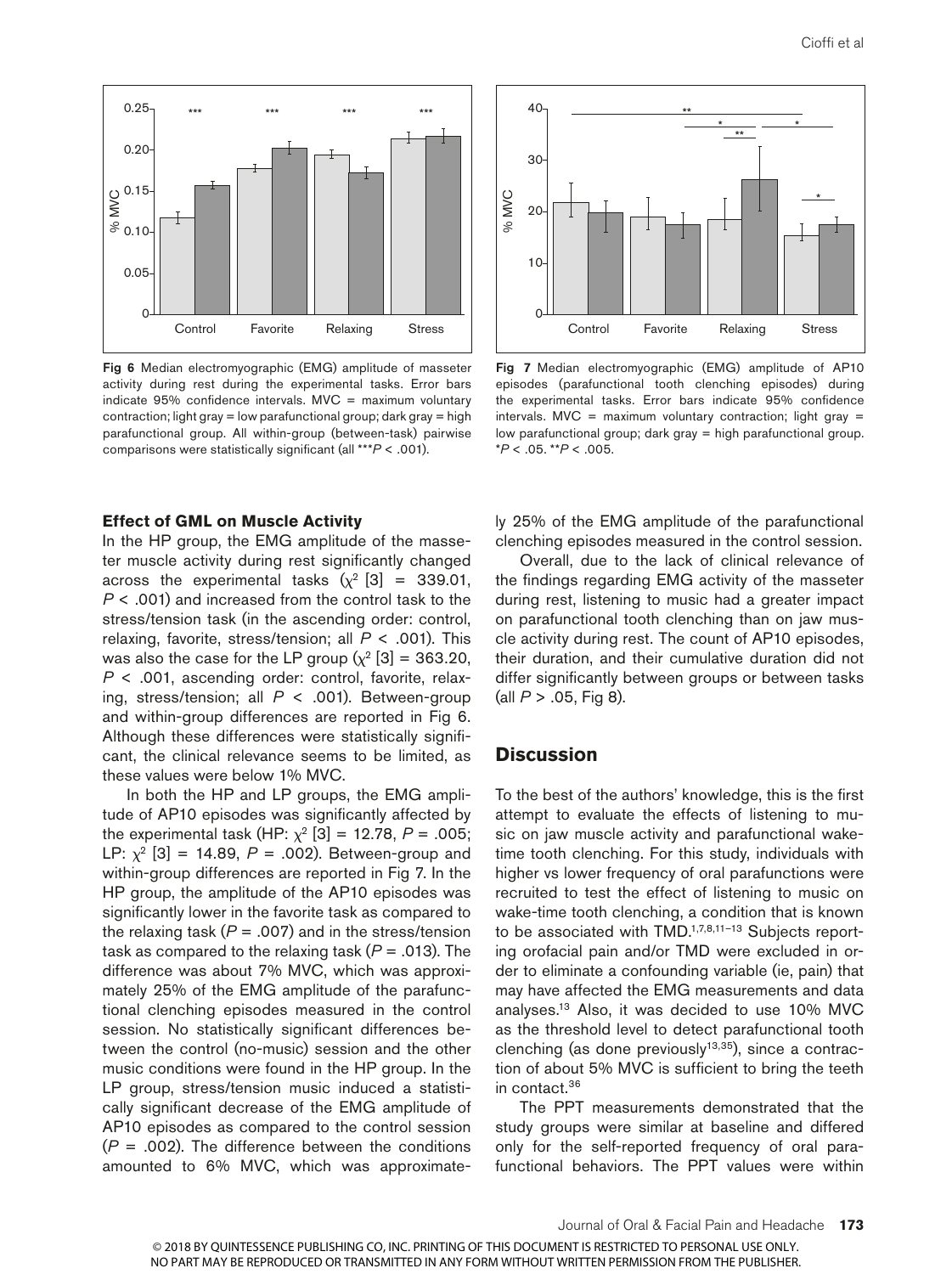



Fig 8 Mean distribution of the EMG AP10 variables. Number of AP10 episodes, duration of AP10 (seconds), and total duration of AP10 (seconds) within the experimental tasks for each group. Error bars indicate standard errors of mean. Light gray = low parafunctional group; dark gray = high parafunctional group. No between-group or within-group (between-task) significant differences were detected (all *P* > .05).

the ranges found in other studies.<sup>13,21,37,38</sup> Contrary to what was expected and to previous findings, the scores for state and trait anxiety did not differ between groups. In a previous investigation,<sup>20</sup> Michelotti et al recruited university students with high vs low frequency of oral parafunctional behaviors and reported that individuals with highly frequent parafunctional events presented greater trait anxiety than subjects with less frequent episodes; however, in contrast to that study, the subjects analyzed in the present study did not present with TMD pain. In a previous investigation, $21$  it was found that individuals with high combined scores of trait anxiety and somatosensory amplification had a greater frequency of self-reported oral parafunctions than those with lower combined scores. It is likely that increased trait anxiety is a characteristic of individuals with frequent wake-time clenching episodes and concurrent TMD pain, and that anxious individuals with a heightened bodily hypervigilance have more frequent oral parafunctions.

GML within music therapy interventions has been shown to improve mood in patients with painful disorders and chronic diseases<sup>39</sup> and is effective in reducing preoperative anxiety<sup>40</sup> and psychological distress.22 The VAS music ratings confirmed that both HP and LP subjects felt more stressed during the stress/tension music task than during other music tasks and that their relaxation was greater during the favorite and relaxing tasks than during the stress/ tension task. The LP group found the favorite music more relaxing than the music played during the relaxing task, but in both groups, the pleasure intensity was greater during the favorite music task. Favorite music was also able to trigger more associations and memories than the other music tasks.

The effects of musical rhythms on muscle contraction have been investigated in different experimental settings, and it has been shown that musical rhythm has a strong influence on the human motor system and that music with different tempos can affect muscle response differently. Indeed, listening to music activates motor and premotor cortices<sup>41</sup> and affects corticospinal excitability, thus modulating the contraction pattern of skeletal muscles.42 Wilson and Davey<sup>42</sup> suggested that rock music modulates corticospinal excitability and disrupts the physiologic correlation in activation between the tibialis anterior and lateral gastrocnemius during foot tapping. This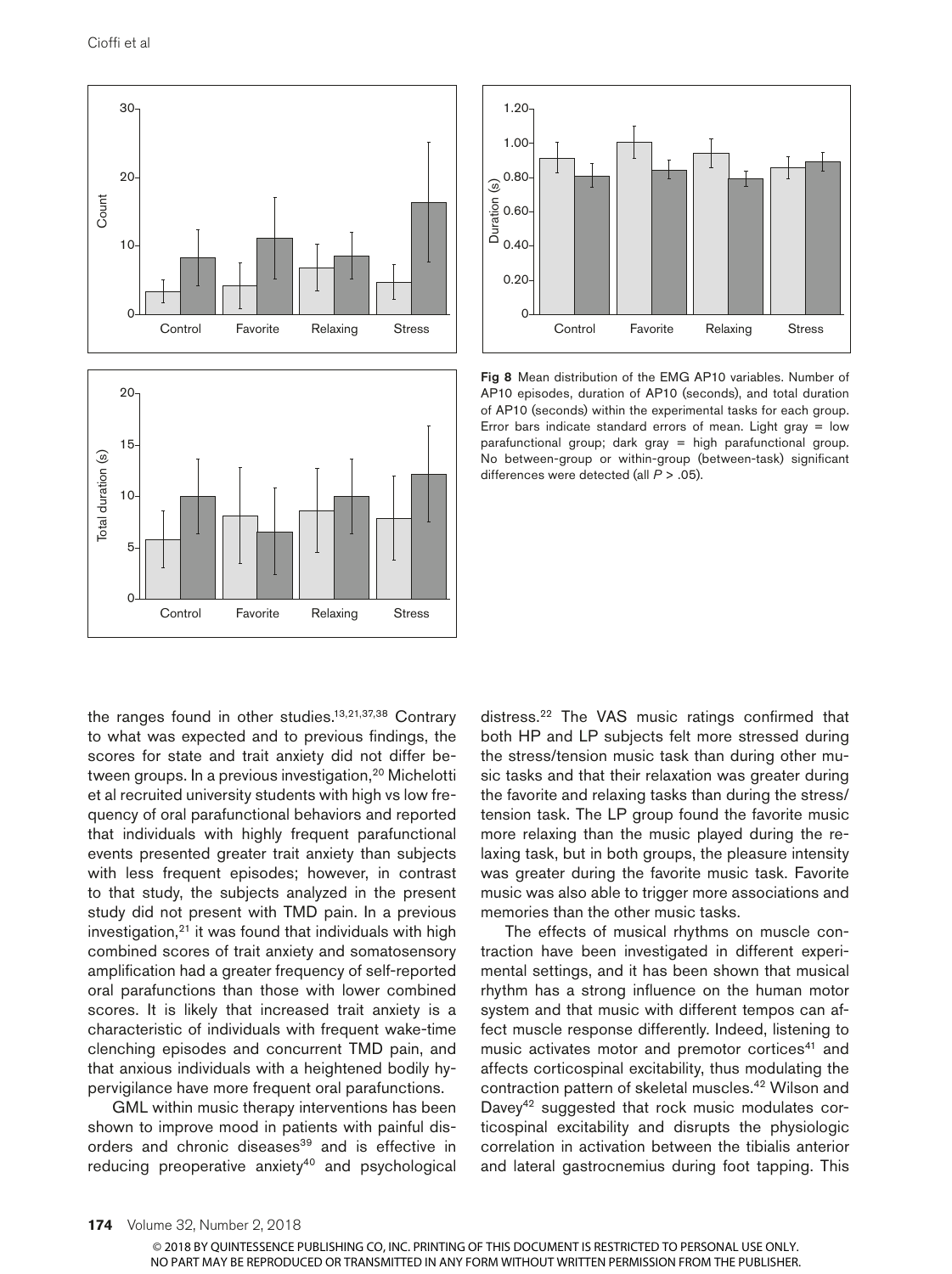was also confirmed later by Stupacher et al,<sup>26</sup> who demonstrated that motor-evoked potentials recorded from the hand and arm induced by transcranial magnetic stimulation were facilitated with high-groove vs low-groove music and noise. These findings suggest that music and movement are closely intertwined and that rhythmic and pleasant music with a groove may actually facilitate the response of muscles. On the other hand, atonal music may disrupt the functional connectivity between the motor cortex and the muscular system. In agreement with these studies, the present results reveal that GML can modulate motor output in the stomatognathic system and that the musical valence (ie, its pleasantness or unpleasantness<sup>43</sup>) differentially affected the activity of the masseter muscle.

Although the effect of music on the EMG activity of the masseter during rest was found to be statistically significant, it seems to be of very limited clinical relevance (the values were well below 1% MVC). The subjects were not asked to perform specific oral activities during the experimental tasks, and yawning/ coughing and other activities that may have altered the signal from the recordings were eliminated from the analysis. Therefore, it is plausible that the EMG data entries were mainly due to muscle tone.

Music increased the EMG amplitude of the masseter during rest in both groups. In the LP group, it was greatest during the stress/tension task (ascending order: control, favorite, relaxing, stress/tension). The effects on the habitual muscle activity in HP individuals were slightly different from those in LP individuals; in HP individuals, it was the greatest during the stress/tension task and lower during the relaxing task than the other music conditions (ascending order: control, relaxing, favorite, stress/tension). The increased EMG amplitude of the masseter activity during rest may be partly ascribed to the increased cortical excitability determined by music.41,42 On the other hand, the highest EMG amplitude during the stress/tension task may be related to the dissonance of the music pieces played during this task. However, further analyses are needed to evaluate this observation.

The type of music had a great impact on the amplitude of parafunctional tooth clenching in individuals reporting a higher frequency of wake-time clenching episodes. Indeed, in the HP group, the amplitude of the AP10 episodes was lower during the favorite than during the relaxing music task, as well as during the stress/tension task than during the relaxing task. The difference was about 7% MVC, which was approximately 25% of the EMG amplitude of the parafunctional clenching episodes measured in the control no-music session. No statistically significant differences between the control session and the

other music conditions were found. This is probably due to the limited time of the experimental tasks (20 minutes) and to the larger variability in the frequency of parafunctional tooth clenching.

In the LP group, stress/tension music induced a statistically significant decrease of the EMG amplitude of AP10 episodes compared to the control session. In this case, the effect is of great clinical relevance, since the difference between the conditions amounts to 6% MVC, which is approximately 25% of the EMG amplitude of the parafunctional clenching episodes measured in the control session.

The current study has revealed that listening to music had almost opposite effects on the masseter EMG activity during rest as compared to during parafunctional tooth clenching. Parafunctional waketime tooth clenching is a conscious activity associated with psychosocial factors and emotional tension, which could force the subject to a prolonged contraction of masticatory muscles.17 This is quite different from the EMG activity recorded during rest, which was mainly determined by muscle tone (ie, an involuntary muscle contraction). It is therefore plausible that the effect of listening to music on parafunctional tooth clenching may be due to the effects of music on emotions and cognition. Indeed, pleasant, harmonious, and consonant music (such as that played during the relaxing task) could have promoted concentration and increased attention and focus,44,45 similar to wake-time clenching, which typically occurs while concentrating.<sup>27</sup> This may explain the high EMG amplitude of AP10 episodes during the relaxing music task. On the contrary, atonal and dissonant rock music, which was mostly played during the stress/ tension task, and favorite music, which triggered more memories and was associated with the greatest pleasure intensity, may have favored distraction<sup>44,46</sup> and caused a decrease in the amplitude of AP10 episodes in both groups. While the atonal music played during the stress/tension task had similar effects on the amplitude of parafunctional tooth clenching in both groups, it is likely that relaxing music may be more detrimental to HP individuals, who had greater activity during this task than LP individuals. This finding contrasts with the authors' original expectation; ie, that relaxing music could decrease the activity of masticatory muscles and impact parafunctional tooth clenching. On the other hand, it suggests that music promoting distraction (either atonal stress/tension music or favorite music) is what could be beneficial to the detrimental activity of the jaw muscles.

The possible difference in muscle response to music stimuli between HP and LP individuals may be ascribed to different physiologic mechanisms. It should be noted that during a non-music condition (ie, the control session), the EMG activity of the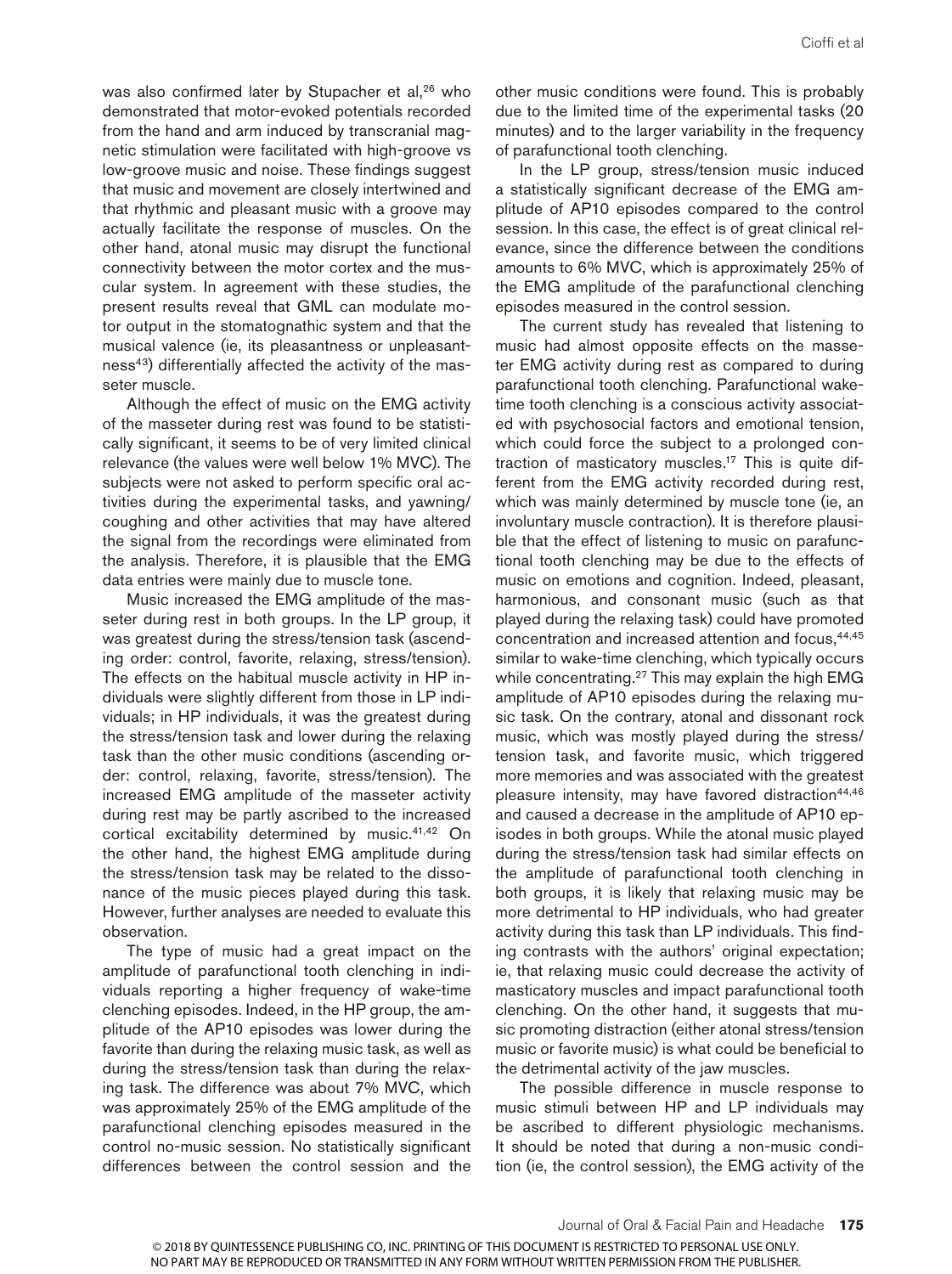masseter during rest was greater in HP individuals than in LP individuals, thus suggesting that the muscle was more tense in HP individuals. One possibility is that the muscle response to music is dependent on the basal myoelectric activity, and therefore HP individuals may react differently to music compared to LP individuals. Another possibility is that the perception of musical rhythm is different between HP and LP individuals, and that the music tasks may have affected differently the levels of attentional focus and/or distraction in the two study groups. Further studies are needed to test these hypotheses.

This study had some limitations. First, the assessment of relaxation and perceived stress of subjects during the music tasks was based on self-reports. A more accurate estimate of these mental states could have been performed by measuring cortisol levels before and after each experimental task. Second, it is likely that the duration of the experimental tasks did not allow for sufficient power to detect within-group (between-task) differences in the frequency of AP10 episodes. However, the total duration of the experiment, including the music pretest session and the evaluation of PPTs, amounted to approximately 2.5 hours. Increasing the duration of the experimental tasks could have made subjects extremely tired and may have affected the EMG measurements. Third, the results of the current study cannot be extended to the general population. Indeed, the research subjects were recruited based on the distribution of OBC scores in a sample of young students, who may react differently from others to the music stimuli. Fourth, it might be argued that EMG recordings may be contaminated by artifacts; however, all the experimental conditions were monitored by an operator (M.S.), and all the possible sources of contamination were removed from the EMG signals during postprocessing. Finally, subjects were not blinded to their condition; ie, they completed the OBC and were therefore aware of how often they clenched their teeth during waking time.

## **Conclusions**

This study has revealed that: *(1)* GML modulates motor output in the stomatognathic system; *(2)* listening to music has greater impact on parafunctional tooth clenching than on jaw muscle activity during rest; *(3)* effects on the activity of masticatory muscles are dependent on the type of music; *(4)* motor response to music is dependent on the self-reported frequency of oral parafunctional behaviors; and *(5)* favorite and stress/tension music may have a more beneficial effect on the amplitude of wake-time tooth clenching than relaxing music in HP individuals, while stress/tension– inducing music may be beneficial to LP individuals.

Although this study has shown that music may increase masseter muscle activity during rest to a slight and not clinically relevant extent (less than 1% MVC), the current data suggest that GML may be a potential tool to decrease the intensity of parafunctional tooth-clenching episodes in individuals with awake bruxism, a condition that is frequently associated with TMD. Further studies will be needed to confirm whether this modulation occurs through distraction or other centrally or peripherally mediated mechanisms and to investigate the effects of GML on pain levels and jaw muscle activity in patients with TMD.

# **Acknowledgments**

This study was sponsored by the American Academy of Orofacial Pain (American Academy of Orofacial Pain Research Award 2016) and by the Faculty of Dentistry, University of Toronto. The authors acknowledge the Faculty of Dentistry, University of Toronto, which provided Mona Sobhani with a scholarship through the Summer Research Program. The authors have no conflicts of interest.

## **References**

- 1. Slade GD, Ohrbach R, Greenspan JD, et al. Painful temporomandibular disorder: Decade of discovery from OPPERA studies. J Dent Res 2016;95:1084–1092.
- 2. John MT, Reissmann DR, Schierz O, Wassell RW. Oral health-related quality of life in patients with temporomandibular disorders. J Orofac Pain 2007;21:46–54.
- 3. Cioffi I, Perrotta S, Ammendola L, et al. Social impairment of individuals suffering from different types of chronic orofacial pain. Prog Orthod 2014;15:27.
- 4. Almoznino G, Zini A, Zakuto A, et al. Oral health-related quality of life in patients with temporomandibular disorders. J Oral Facial Pain Headache 2015;29:231–241.
- 5. Greene CS. The etiology of temporomandibular disorders: Implications for treatment. J Orofac Pain 2001;15:93–105.
- 6. Suvinen TI, Reade PC, Kemppainen P, Könönen M, Dworkin SF. Review of aetiological concepts of temporomandibular pain disorders: Towards a biopsychosocial model for integration of physical disorder factors with psychological and psychosocial illness impact factors. Eur J Pain 2005;9:613–633.
- 7. Huang GJ, LeResche L, Critchlow CW, Martin MD, Drangsholt MT. Risk factors for diagnostic subgroups of painful temporomandibular disorders (TMD). J Dent Res 2002;81:284–288.
- 8. Michelotti A, Cioffi I, Festa P, Scala G, Farella M. Oral parafunctions as risk factors for diagnostic TMD subgroups. J Oral Rehabil 2010;37:157–162.
- 9 Ohrbach R, Markiewicz MR, McCall WD Jr. Waking-state oral parafunctional behaviors: Specificity and validity as assessed by electromyography. Eur J Oral Sci 2008;116:438–444.
- 10. Koutris M, Lobbezoo F, Sümer NC, Atis¸ ES, Türker KS, Naeije M. Is myofascial pain in temporomandibular disorder patients a manifestation of delayed-onset muscle soreness? Clin J Pain 2013;29:712–716.
- 11. Ohrbach R, Bair E, Fillingim RB, et al. Clinical orofacial characteristics associated with risk of first-onset TMD: The OPPERA prospective cohort study. J Pain 2013;14(suppl):T33–T50.

**176** Volume 32, Number 2, 2018